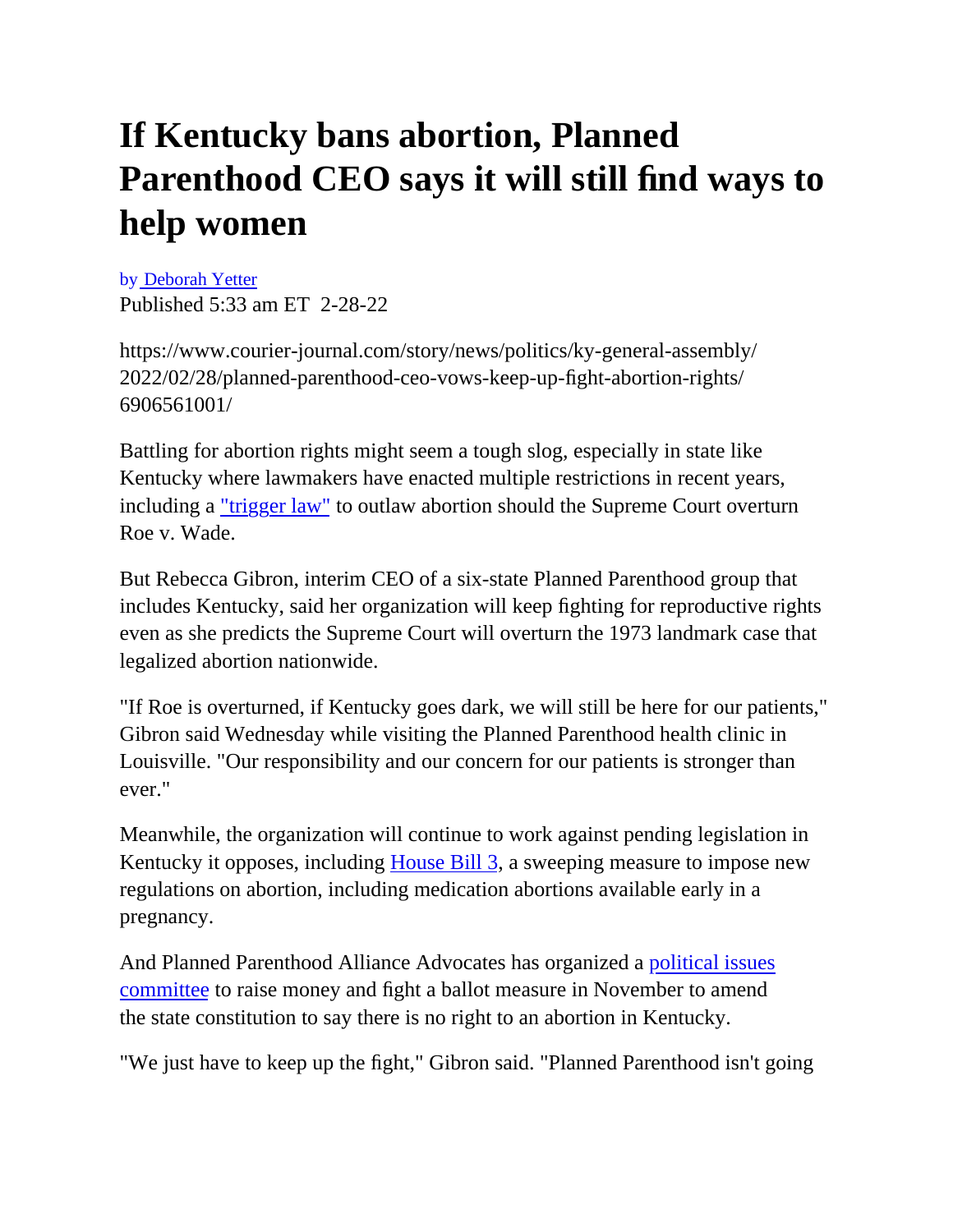to go anywhere."

But neither are abortion opponents in Kentucky, who appear to have momentum on their side, with Republicans holding supermajorities in the state House and Senate and a potential Supreme Court decision that would give control back to states on abortion.

"We're at a pivotal time in our nation's history on many issues," said Addia Wuchner, executive director of Kentucky Right to Life.

Tuesday is ["Kentucky Right to Life Day"](https://www.krla.org/) at the Capitol with a 12:30 p.m. "Yes for Life" rally planned in in the Rotunda.

And Wuchner, a former member of the Kentucky General Assembly, said she hopes the Supreme Court overturns Roe v. Wade, leaving states to decide the matter.

"I've always been an advocate for states' rights," she said. "The legislative body is duly elected by the people of the commonwealth to make those laws that affect their citizens."

Wuchner said her organization will continue to support HB 3, the omnibus abortion measure filed by Rep. Nancy Tate, R- Brandenburg, as well as the constitutional amendment voters will decide Nov. 8.

Right to Life, through [Yes to Life,](https://www.courier-journal.com/story/news/politics/elections/kentucky/2021/12/06/these-new-kentucky-pacs-seek-make-impact-2022-elections/8792923002/) a political issues committee, also is raising money to get voters to answer 'yes' on the referendum.

Wuchner said when it comes to abortion, there simply isn't a way to bridge the differences between groups that support abortion rights and those, including Right to Life, who believe life starts at conception.

Should abortion become illegal in Kentucky, Wuchner said her organization would work to make sure women know their options.

"For me, choosing to eliminate the life of their child is not an option," she said.

She said she views Planned Parenthood as "misguided" if planning involves "eliminating a child's life."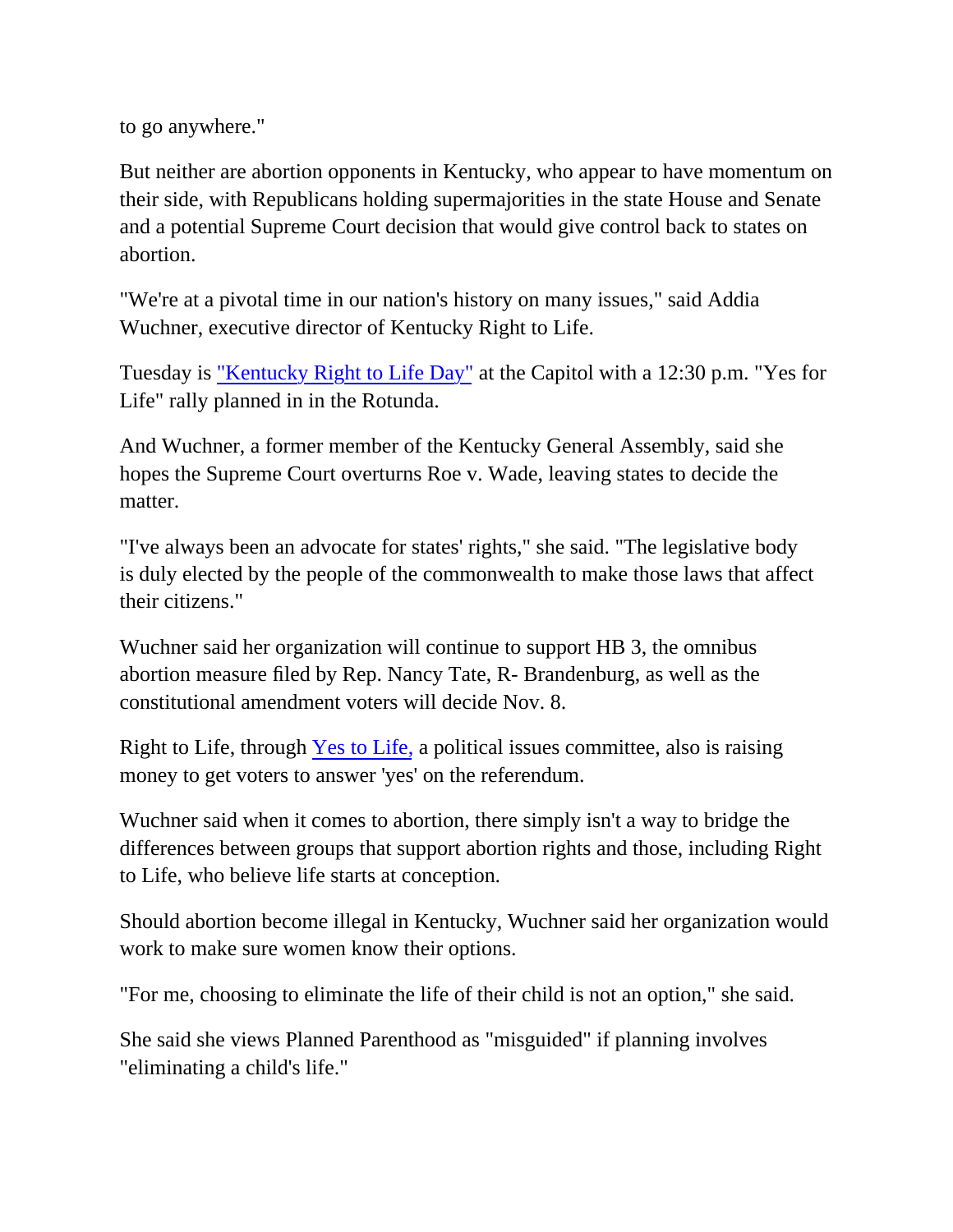Planned Parenthood believes women have the right to choose whether to be pregnant, Gibron said.

"Deciding whether to end a pregnancy is a deeply personal decision that should be made between a patient and their medical provider, not extreme politicians in Frankfort," Gibron said.

Planned Parenthood is one of two abortion providers in Kentucky. The other is EMW Women's Surgical Center in Louisville.

If abortion is outlawed in Kentucky, Planned Parenthood will work to assist women who want to terminate pregnancies, Gibron said.

"We are going to help our patients get the care they need and will help them navigate a safe pathway to care in other states," she said.

If Roe is overturned, about 25 states, including Kentucky and Indiana, are expected to outlaw abortion, about 13 through trigger laws similar to Kentucky's, and 12 by enacting legislation to ban it, Gibron said.

Gibron, based in Boise, Idaho, is head of a group of six Planned Parenthood state affiliates from Kentucky, Indiana, Hawaii, Alaska, Idaho and western Washington.

The clustering is a result in recent years of smaller organizations joining larger ones to pool staff and resources, she said.

Within her region, Indiana and Idaho stand to lose abortion services along with Kentucky if Roe v. Wade is overturned, she said.

But for now, the procedure remains legal, which is the message Planned Parenthood hopes to spread while awaiting the Supreme Court ruling expected this summer, Gibron said.

Her visit to Louisville last week was aimed at meeting with other abortion rights organizations and alerting the community that the Supreme Court could very well end access to the procedure in many states.

"So many people in this country do not believe this is real," she said. "They actually don't believe the Supreme Court is going to overturn it."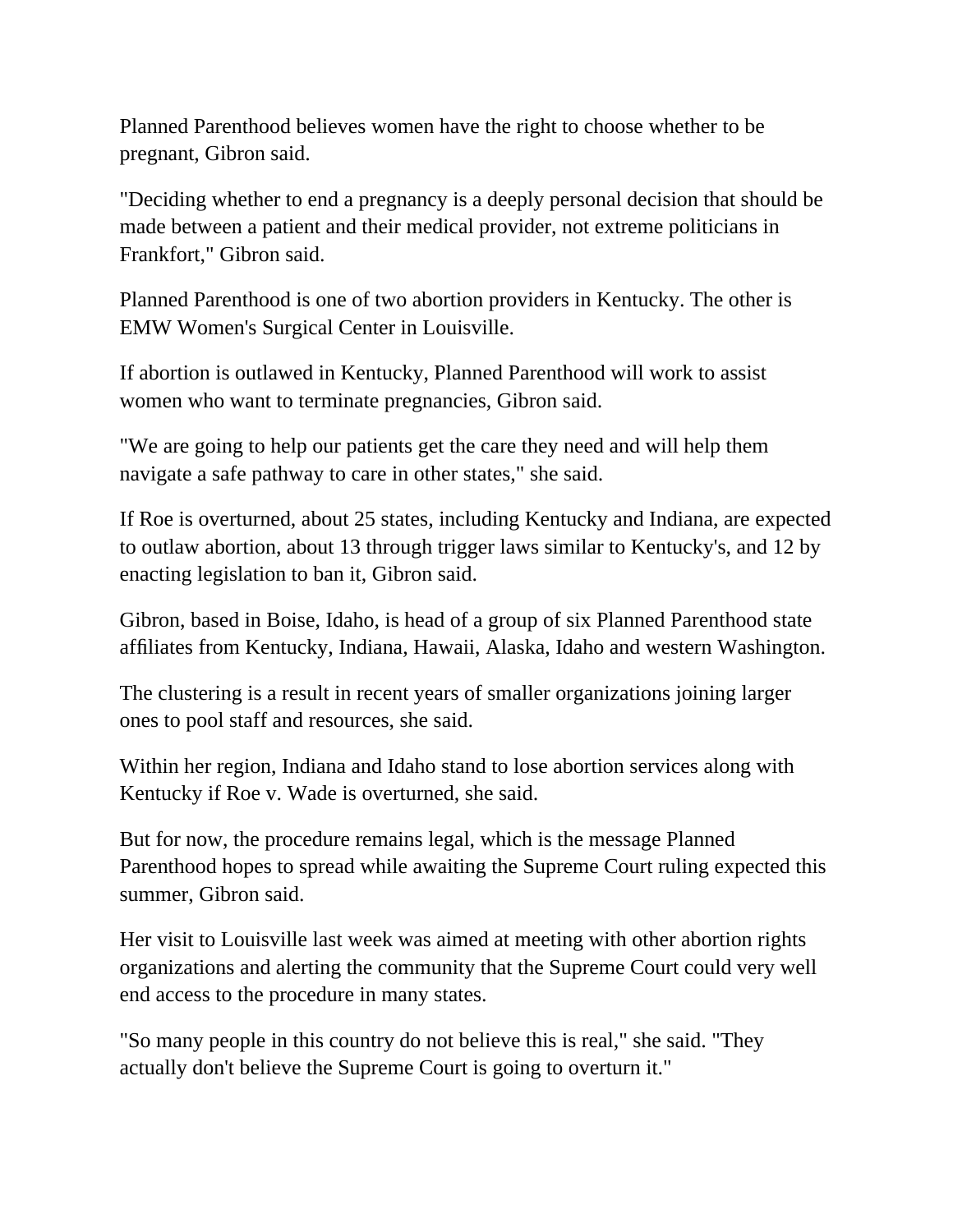But Gibron thinks it's highly likely with the new conservative majority on the high court.

"I think they are going to overturn it," she said. "I think we are going to end up in the dark days before Roe."

*Reach Deborah Yetter at dyetter@courier-journal.com. Find her on Twitter at [@d\\_yetter](https://www.twitter.com/d_yetter). Support strong local journalism by subscribing today: [www.courier](https://cm.courier-journal.com/specialoffer/?gps-source=CPNEWS&utm_medium=taglines&utm_source=news&utm_campaign=NEWSROOM&utm_content=deborahyetter)[journal.com/subscribe.](https://cm.courier-journal.com/specialoffer/?gps-source=CPNEWS&utm_medium=taglines&utm_source=news&utm_campaign=NEWSROOM&utm_content=deborahyetter)*

=========



### abortion fight

FOR SUBSCRIBERS KY GENERAL ASSEMBLY 5:33 a.m. ET Feb. 28

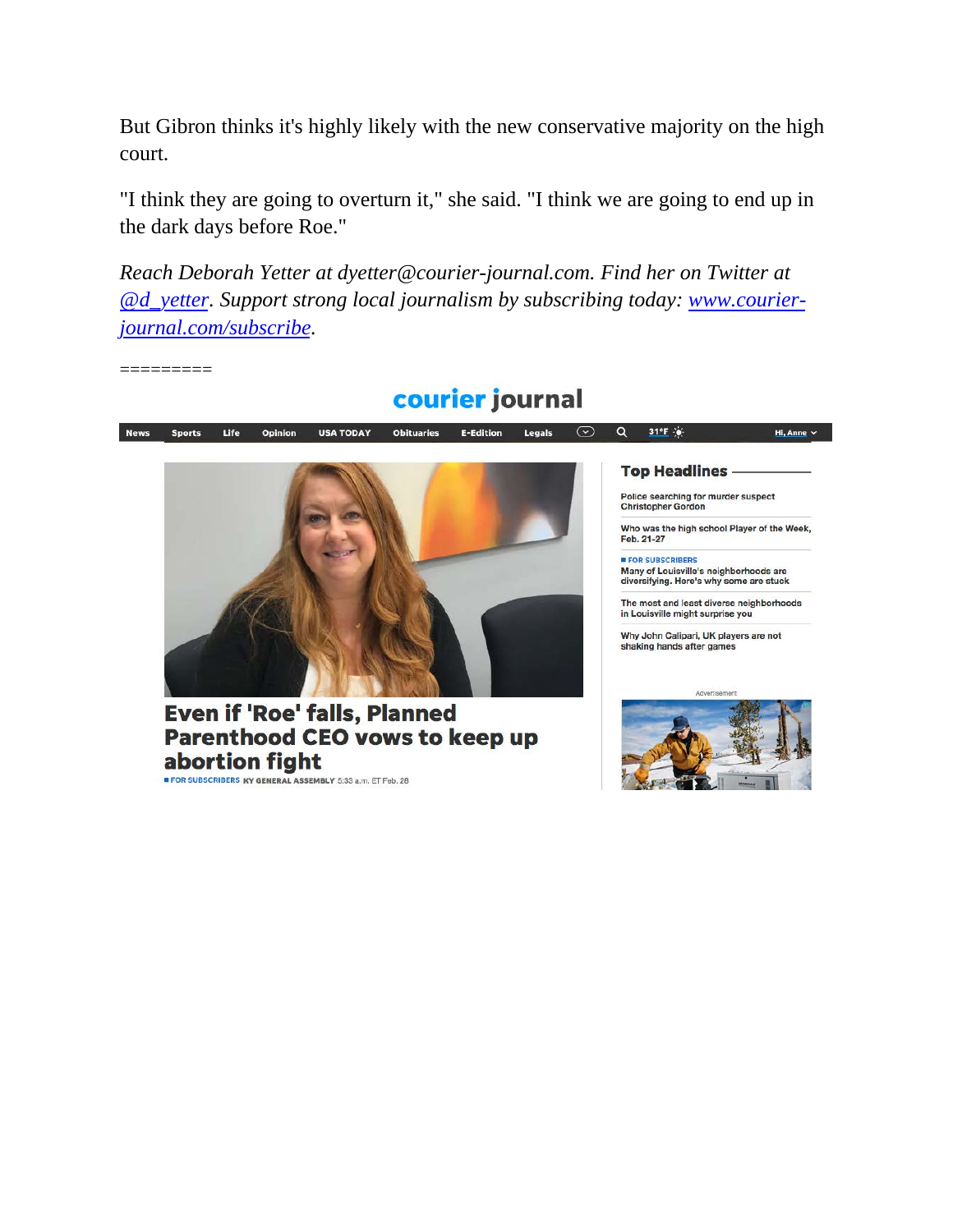Battling for abortion rights might seem a tough slog, especially in state like Kentucky where lawmakers have enacted multiple restrictions in recent years. including a "trigger law" to outlaw abortion should the Supreme Court overturn Roe v. Wade.

But Rebecca Gibron, interim CEO of a six-state Planned Parenthood group that includes Kentucky, said her organization will keep fighting for reproductive rights even as she predicts the Supreme Court will overturn the 1973 landmark case that legalized abortion nationwide.

"If Roe is overturned, if Kentucky goes dark, we will still be here for our patients," Gibron said Wednesday while visiting the Planned Parenthood health clinic in Louisville. "Our responsibility and our concern for our patients is stronger than ever."

Meanwhile, the organization will continue to work against pending legislation in Kentucky it opposes, including House Bill 3, a sweeping measure to impose new regulations on abortion, including medication abortions available early in a pregnancy.

And Planned Parenthood Alliance Advocates has organized a political issues committee to raise money and fight a ballot measure in November to amend the state constitution to say there is no right to an abortion in Kentucky.

"We just have to keep up the fight," Gibron said. "Planned Parenthood isn't going to go anywhere."

But neither are abortion opponents in Kentucky, who appear to have momentum on their side, with Republicans holding supermajorities in the state House and Senate and a potential Supreme Court decision that would give control back to states on abortion.



Rebecca Gibron is the interim CEO of the regional Planned Parenthood group that includes Kentucky. Deborah Yetter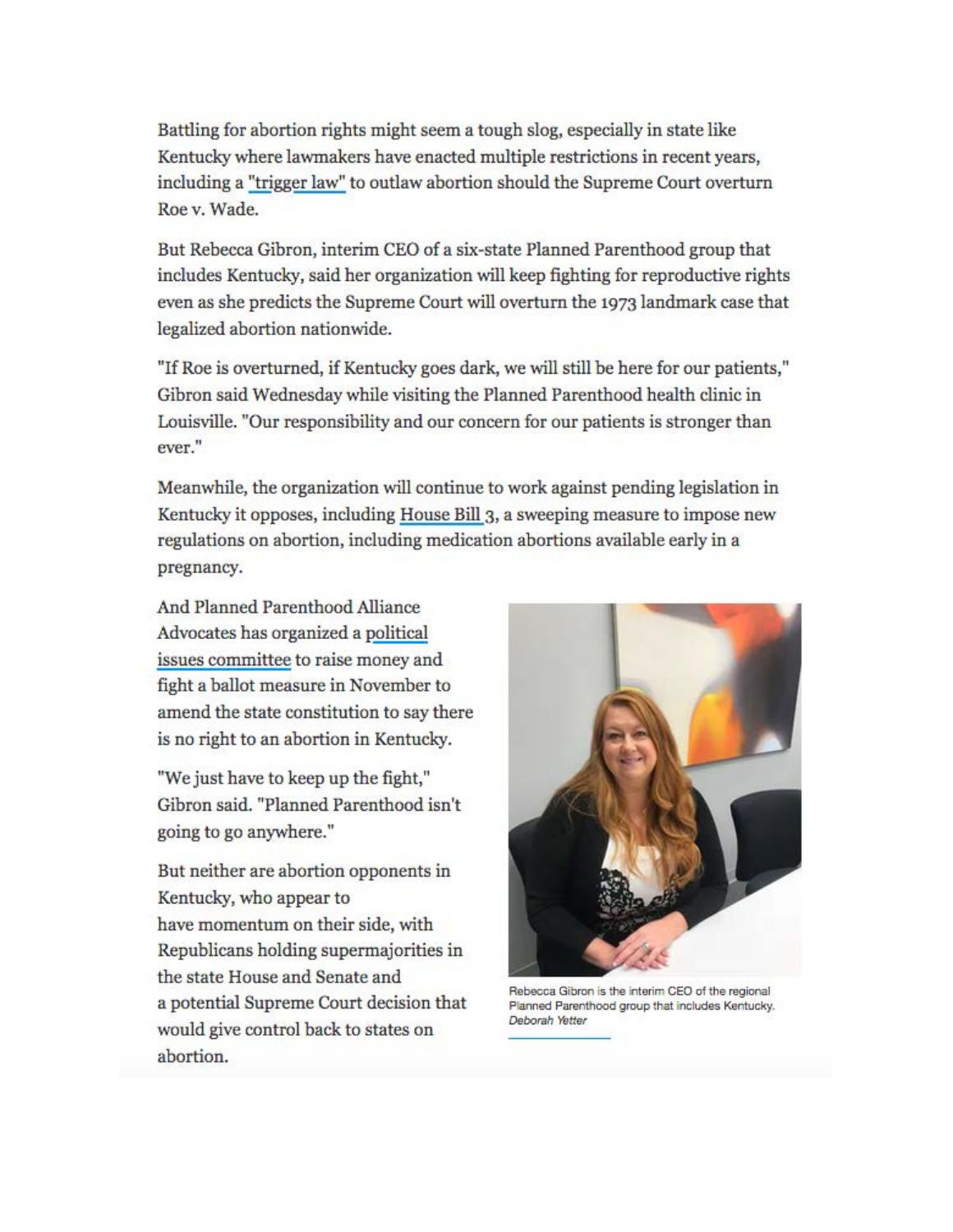"We're at a pivotal time in our nation's history on many issues," said Addia Wuchner, executive director of Kentucky Right to Life.

Tuesday is "Kentucky Right to Life Day" at the Capitol with a 12:30 p.m. "Yes for Life" rally planned in in the Rotunda.

And Wuchner, a former member of the Kentucky General Assembly, said she hopes the Supreme Court overturns Roe v. Wade, leaving states to decide the matter.

"I've always been an advocate for states' rights," she said. "The legislative body is duly elected by the people of the commonwealth to make those laws that affect their citizens."



Addia Wuchner, as a state legislator, in 2018 spoke against a challenge to a state abortion law outside the Federal Courthouse in Louisville. Matt Stone/Louisville Courier Journal

Wuchner said her organization will continue to support HB 3, the omnibus abortion measure filed by Rep. Nancy Tate, R- Brandenburg, as well as the constitutional amendment voters will decide Nov. 8.

Right to Life, through Yes to Life, a political issues committee, also is raising yes' on the referendum.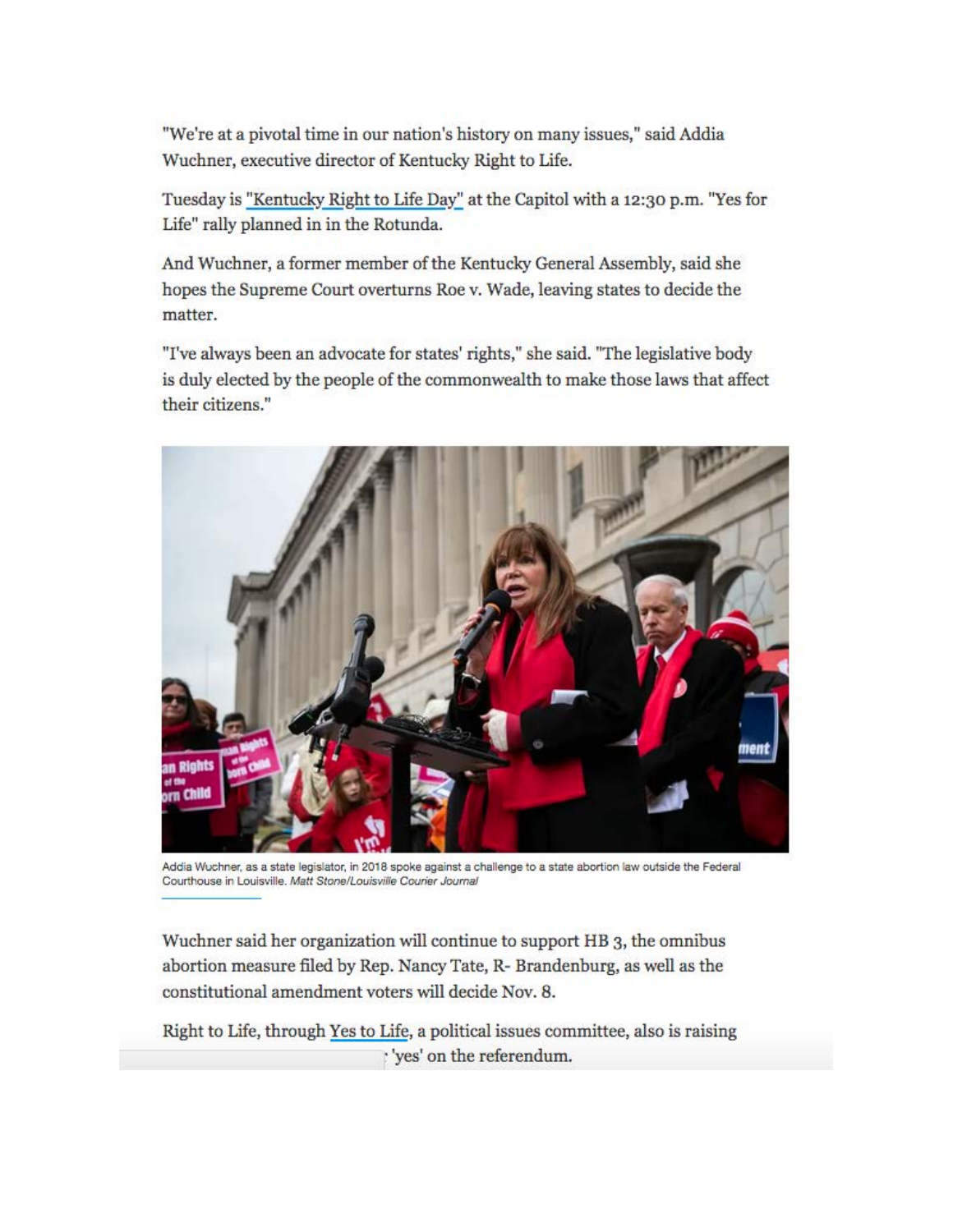Wuchner said when it comes to abortion, there simply isn't a way to bridge the differences between groups that support abortion rights and those, including Right to Life, who believe life starts at conception.

## courier journal

How would you rate your overall satisfaction with this website?



About this survey @

#### More: Abortion foes rally in downtown Louisville for Roe V. Wade anniversary

Should abortion become illegal in Kentucky, Wuchner said her organization would work to make sure women know their options.

"For me, choosing to eliminate the life of their child is not an option," she said.

She said she views Planned Parenthood as "misguided" if planning involves "eliminating a child's life."

Planned Parenthood believes women have the right to choose whether to be pregnant, Gibron said.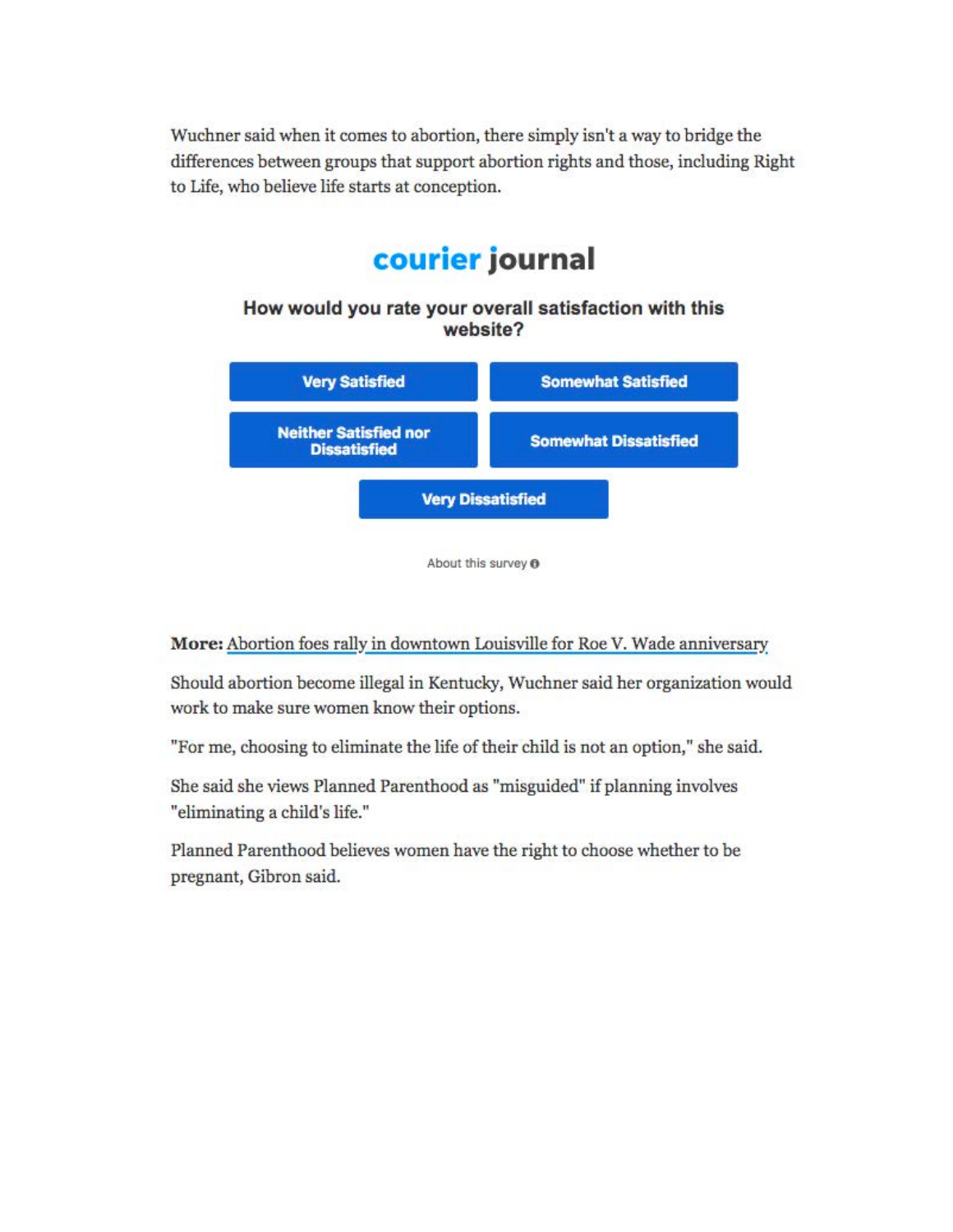

Planned Parenthood office in Louisville Courier Journal

"Deciding whether to end a pregnancy is a deeply personal decision that should be made between a patient and their medical provider, not extreme politicians in Frankfort," Gibron said.

Planned Parenthood is one of two abortion providers in Kentucky. The other is EMW Women's Surgical Center in Louisville.

If abortion is outlawed in Kentucky, Planned Parenthood will work to assist women who want to terminate pregnancies, Gibron said.



#### **SUBSCRIBER EXCLUSIVE**

**Go Escape Winter** USA TODAY's travel magazine offers a sampling of

scenic drives for you to meander your way along city<br>streets, coastlines and national parks.

#### **Read Now in the e-Edition**

"We are going to help our patients get the care they need and will help them navigate a safe pathway to care in other states," she said.

If Roe is overturned, about 25 states, including Kentucky and Indiana, are expected to outlaw abortion, about 13 through trigger laws similar to Kentucky's, and 12 by enacting legislation to ban it, Gibron said.

Opinion: Here's what's at risk if Kentucky loses safe access to abortion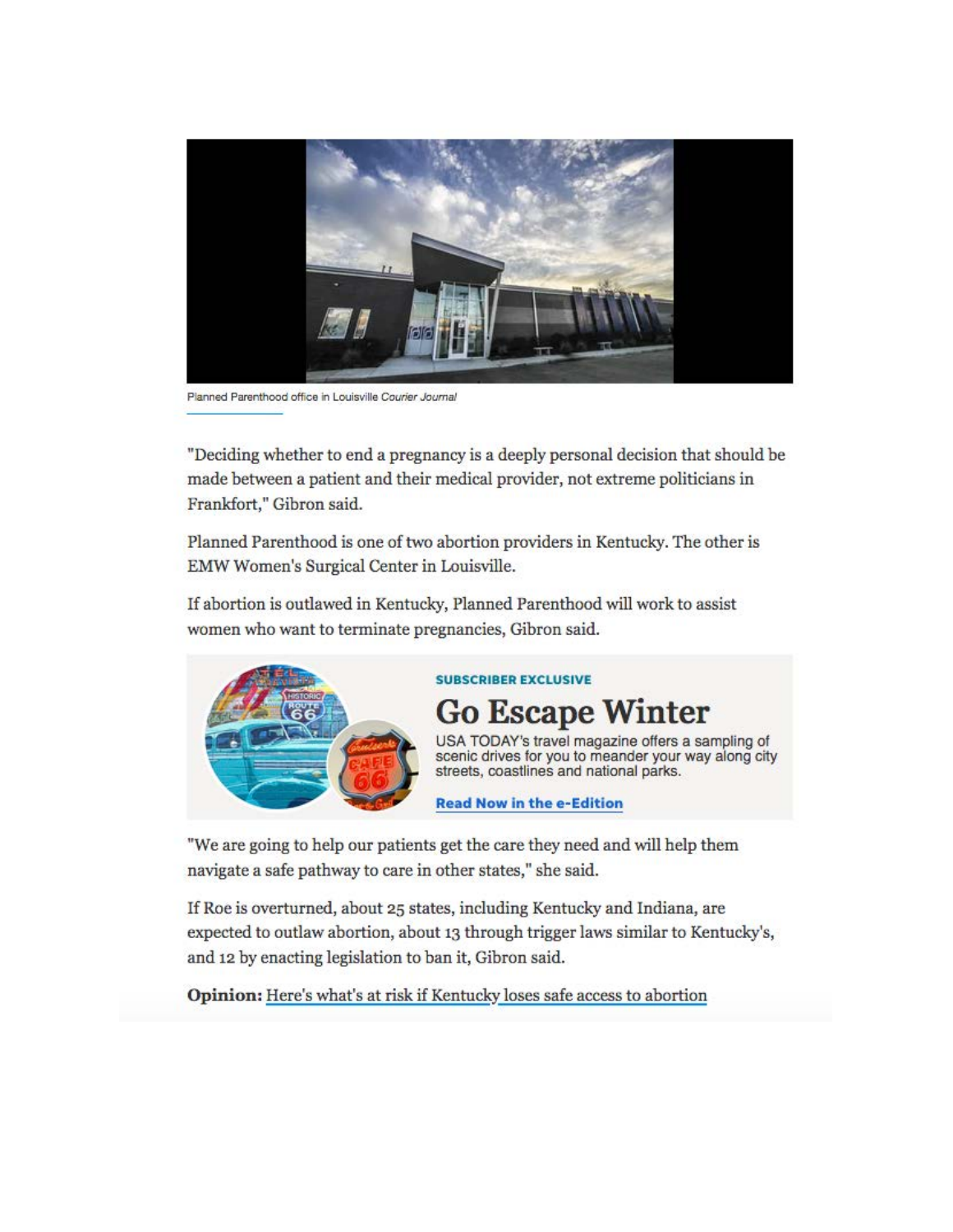Gibron, based in Boise, Idaho, is head of a group of six Planned Parenthood state affiliates from Kentucky, Indiana, Hawaii, Alaska, Idaho and western Washington.

The clustering is a result in recent years of smaller organizations joining larger ones to pool staff and resources, she said.

Within her region, Indiana and Idaho stand to lose abortion services along with Kentucky if Roe v. Wade is overturned, she said.

But for now, the procedure remains legal, which is the message Planned Parenthood hopes to spread while awaiting the Supreme Court ruling expected this summer, Gibron said.

Related: House abortion restrictions champion running for Kentucky Supreme Court against incumbent

Her visit to Louisville last week was aimed at meeting with other abortion rights organizations and alerting the community that the Supreme Court could very well end access to the procedure in many states.

"So many people in this country do not believe this is real," she said. "They actually don't believe the Supreme Court is going to overturn it."

But Gibron thinks it's highly likely with the new conservative majority on the high court.

"I think they are going to overturn it," she said. "I think we are going to end up in the dark days before Roe."

Reach Deborah Yetter at dyetter@courier-journal.com. Find her on Twitter at @d\_yetter. Support strong local journalism by subscribing today: www.courierjournal.com/subscribe.

 $--$ 

linked from main article-

https://www.courier-journal.com/story/news/local/2022/01/21/abortion-foes-rallydowntown-louisville-roe-v-wade-anniversary/6607862001/

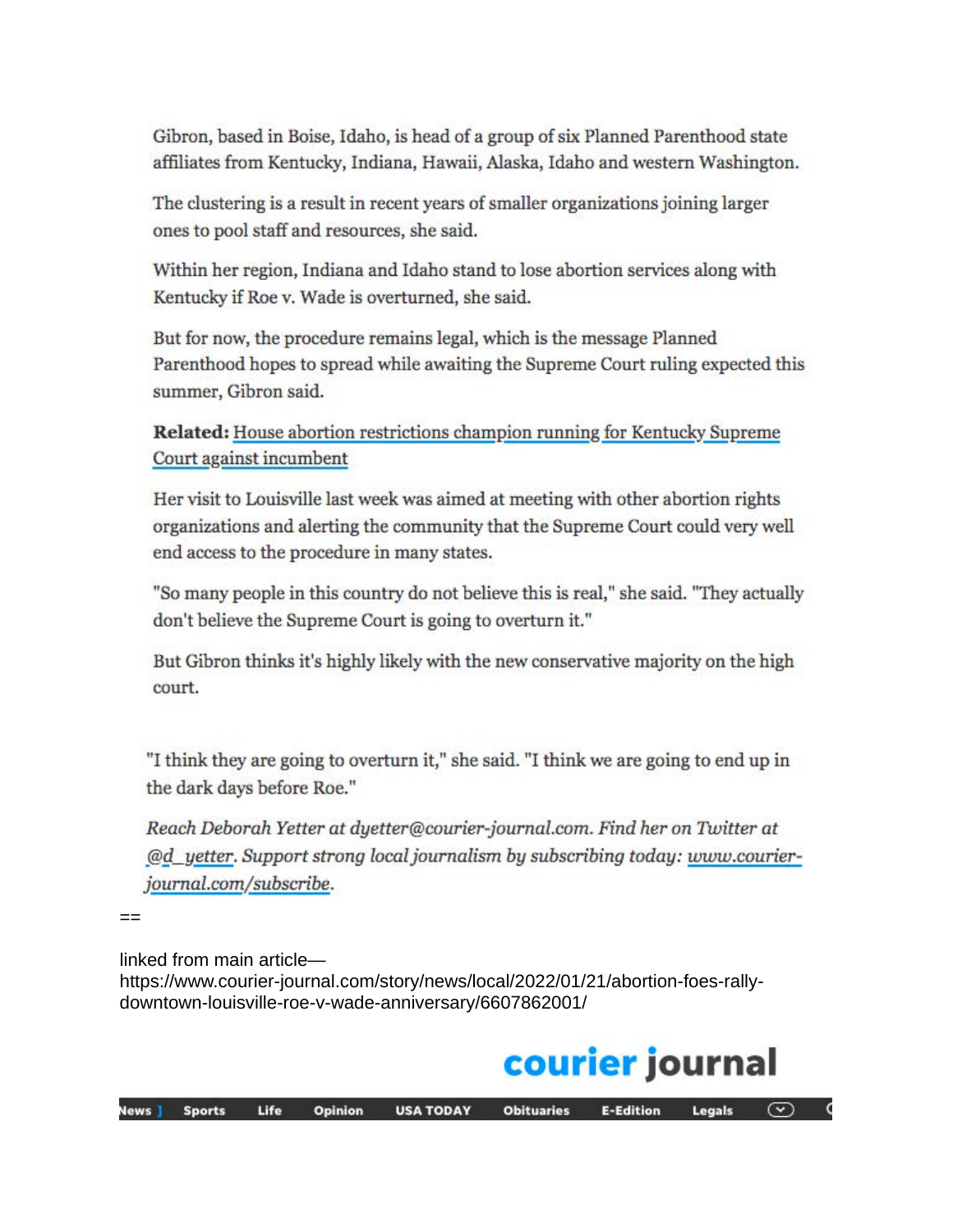LOCAL

## **Abortion foes rally in downtown Louisville for Roe V. Wade** anniversary

Louisville Courier Journal

Published 4:27 p.m. ET Jan. 21, 2022 | Updated 4:28 p.m. ET Jan. 21, 2022



A crowd of around 80 people stood at the steps of Louisville Metro Hall while listening to former U.S. Ambassador to the United Nations Kelly Craft speak out against abortion during a Right to Life rally commemorating the 49th anniversary of Roe v Wade, Jan. 21, 2022 Jeff Faughender/Courier Journal

Dozens of abortion opponents rallied on the steps of Louisville's Metro Hall Friday as part of a rally commemorating the 49th anniversary of Roe vs. Wade, the historic U.S. Supreme Court decision that upheld a woman's right to end her pregnancy.

The rally, hosted by Right to Life of Louisville, took place at noon in downtown Louisville, with scheduled speakers that included Kelly Craft, former U.S. ambassador to the United Nations; Republican Metro Council member Anthony Piagentini; Rob Givens, U.S. Sen. Rand Paul's state director; Irina Baptiste of the